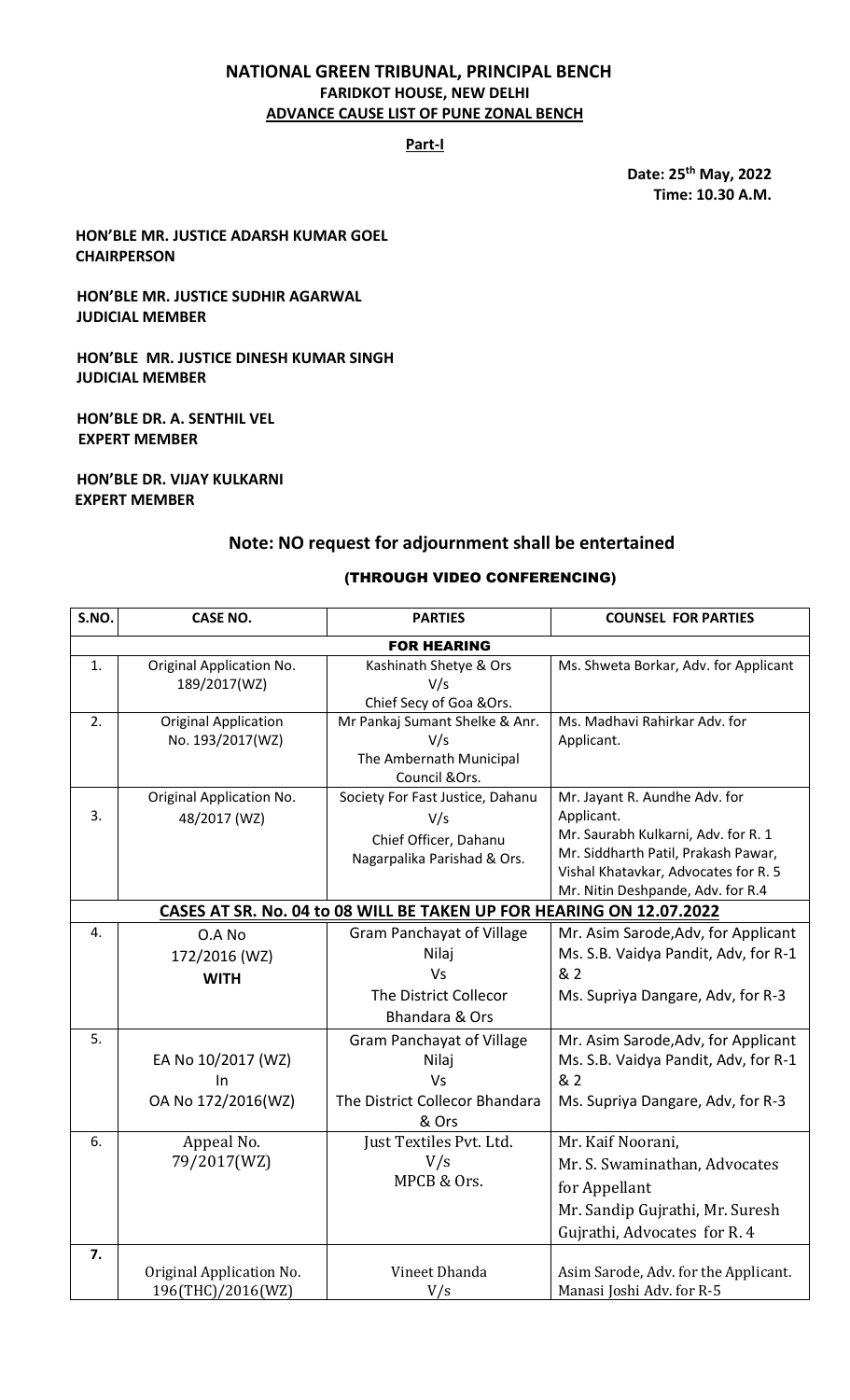|     | M.A. No. 439/2016(WZ)<br>(CA 178/2015)                                         | The Chief Secy. State of<br>Maharashtra & Ors. |                                        |  |
|-----|--------------------------------------------------------------------------------|------------------------------------------------|----------------------------------------|--|
|     |                                                                                |                                                |                                        |  |
| 8.  |                                                                                |                                                | Durgesh Gupta, Adv. for the Applicant. |  |
|     | Original Application No.<br>Geeta Nagar Rahiwasi Sangh.<br>63/2017 (WZ)<br>V/s |                                                | Saket Mone,                            |  |
|     | M.A.No.255/2017(WZ)                                                            | MCZMA & Ors.                                   | S.Swaminathan, Adv. For R. 5 & 6.      |  |
|     |                                                                                |                                                | Rahul Garg, Adv. for R.7               |  |
|     | CASES AT SR. No. 09 to 13 WILL BE TAKEN UP FOR HEARING ON 13.07.2022           |                                                |                                        |  |
| 9.  | Original Application No.                                                       | Dilip Gopal Mangaonkar.                        | Dhairyasheel V. Sutar, & Anr Adv. for  |  |
|     | 122/2017(WZ)                                                                   | V/s                                            | Applicant.                             |  |
|     | M.A.No.298/2017(WZ)                                                            | State Of Maharashtra &                         | Bhagyashri Targaonkar, Adv. For R. 4.  |  |
|     |                                                                                | Ors.                                           | Anand Akut Adv. for R.5, 6.            |  |
| 10. | Original Application No.                                                       | Kashinath Shetye & Ors.                        | Party-In-Person                        |  |
|     | 164/2017(WZ)                                                                   | V/s                                            |                                        |  |
|     |                                                                                | Chief Secretary of Goa & Ors.                  |                                        |  |
| 11. | Original Application No.                                                       | Goa Paryavaran Savrakshan                      | S.M. Walawaikar, Adv. for Applicant    |  |
|     | 194/2017(WZ)                                                                   | Sangharsh Samitee & Anr.<br>V/s                | Tushar Yadav, Adv. For R-1             |  |
|     |                                                                                | Oasis Project by Shanti                        |                                        |  |
|     |                                                                                | Realators & Ors.                               |                                        |  |
| 12. | Original Application No.                                                       | Goa Paryavaran Savrakshan                      | S.M. Walawaikar, Adv. for Applicant    |  |
|     | 195/2017(WZ)                                                                   | Sangharsh Samitee                              |                                        |  |
|     | M.A.No.149/2018(WZ)                                                            | V/s                                            |                                        |  |
|     |                                                                                | Sunshine Goa Guest House &                     |                                        |  |
|     |                                                                                | Ors.                                           |                                        |  |
| 13. | Original Application No.                                                       | Goa Paryavaran Savrakshan                      | S.M. Walawaikar, Adv. for Applicant    |  |
|     | 196/2017(WZ)                                                                   | Sangharsh Samitee & Anr.                       |                                        |  |
|     |                                                                                | V/s                                            |                                        |  |
|     |                                                                                | Sundarshan Entertainment                       |                                        |  |
|     |                                                                                | World & Ors.                                   |                                        |  |

# **NATIONAL GREEN TRIBUNAL**

## **(WESTERN ZONE BENCH)**

# **NEW ADMINISTRATIVE BUILDING, 1ST FLOOR, B WING, CAMP, PUNE**

**PUNE**

**Part-II**

## **Time: Tentatively 2:30 PM onwards or after the matters of above Bench.**

## **HON'BLE MR. JUSTICE DINESH KUMAR SINGH JUDICIAL MEMBER**

**HON'BLE DR. VIJAY KULKARNI EXPERT MEMBER**

## **THROUGH PHYSICAL HEARING (WITH HYBRID OPTION)**

| S.NO.                | <b>CASE NO.</b>                          | <b>PARTIES</b>                                       | <b>COUNSEL FOR PARTIES</b>                                                  |
|----------------------|------------------------------------------|------------------------------------------------------|-----------------------------------------------------------------------------|
| <b>FOR ADMISSION</b> |                                          |                                                      |                                                                             |
| 1.                   | Original Application No.<br>50/2022 (WZ) | Anil Shahu Borade<br>V/s<br>SEIAA & Ors.             | Adv. Ranu Purohit, Adv. Rohit<br>Arvind Jain, Adv. Swapnil Prakash<br>Pawar |
| <b>FOR DIRECTION</b> |                                          |                                                      |                                                                             |
| 2.                   | Appeal No. 02/2022<br>(WZ)               | Dr. Joe D'souza & Anr.<br>V/s<br>State of Goa & Ors. | Nigel Da Costa Frias, Adv. for<br>Appellant                                 |
|                      |                                          |                                                      | Adv. Somnath karpe Adv for R-6                                              |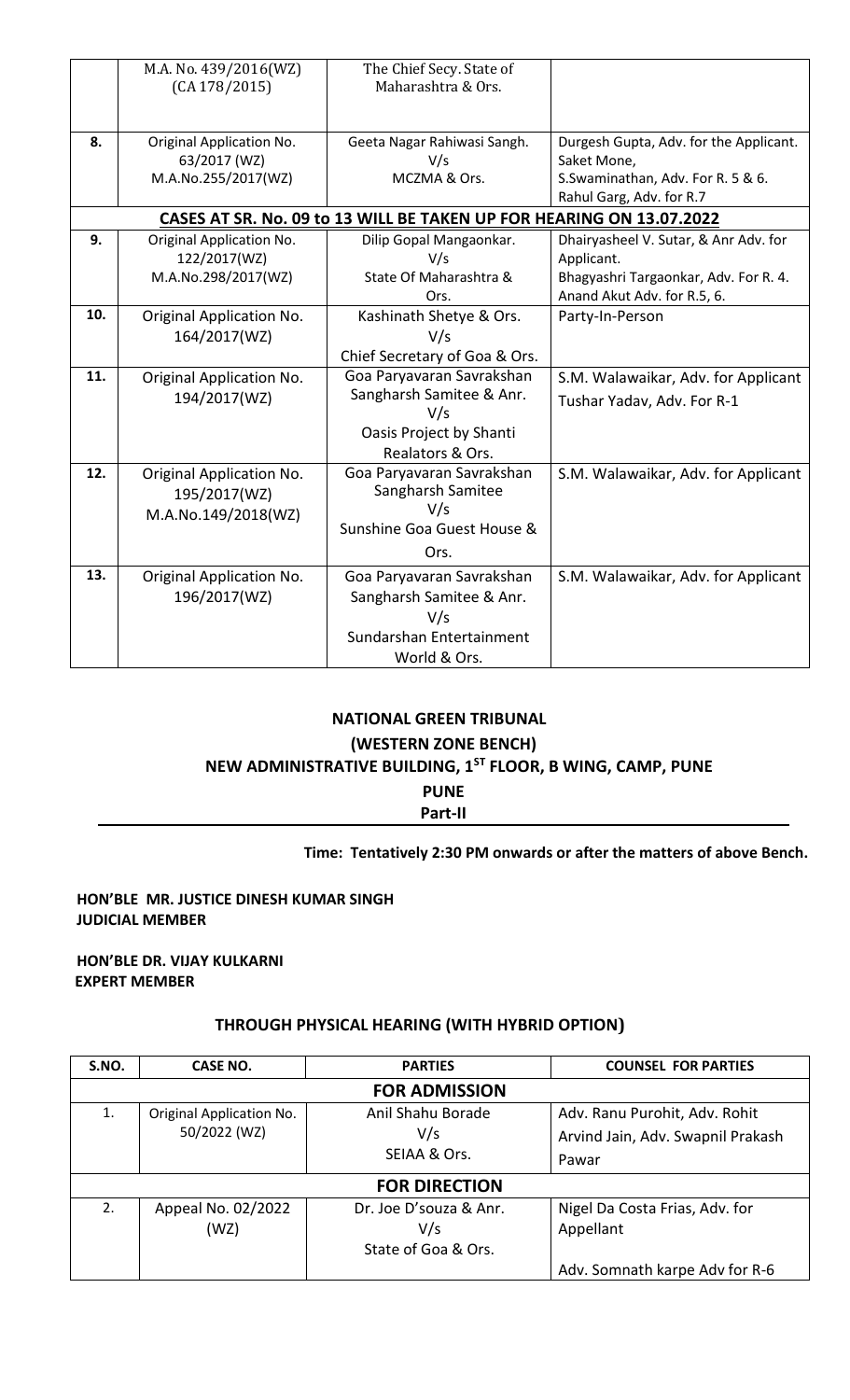|                                                                      |                                                |                                                                      | Mr. Abhhay Anturkar Adv for R-2,4 &<br>5                         |
|----------------------------------------------------------------------|------------------------------------------------|----------------------------------------------------------------------|------------------------------------------------------------------|
|                                                                      |                                                | CASES AT SR. No. 03 to 07 WILL BE TAKEN UP FOR HEARING ON 16.08.2022 |                                                                  |
|                                                                      |                                                | <b>FOR CONSIDERATION OF REPORT</b>                                   |                                                                  |
| 3.                                                                   | Org. Application No.                           | Madhukar Shankar Sutar                                               | Dr. Sudhakar E. Avhad, Mr. Chetan                                |
|                                                                      | 74/2021(WZ)                                    | V/s                                                                  | Nagare, Advs for Applicant                                       |
|                                                                      |                                                | The Islampur Municipal Council &                                     |                                                                  |
|                                                                      |                                                | Ors.                                                                 | Mr. Vilas Jadhav, Adv for MPCB                                   |
|                                                                      |                                                | <b>FOR HEARING/DIRECTION</b>                                         |                                                                  |
| 4.                                                                   | Org. Application No.<br>62/2019(WZ)            | Paryavaran Bachav Samity<br>V/s                                      | Mr. Nitin Lonkar, Mr. Sarim Naved,<br>Adv. for Applicant         |
|                                                                      |                                                | Union of India Through Secretary                                     |                                                                  |
|                                                                      | <b>WITH</b>                                    | MoEF & 7 Ors.                                                        | Mr. Aniruddha S. Kulkarni, Adv. for R-4                          |
|                                                                      |                                                |                                                                      | Mr. Maulik Nanavati Adv. for R-5 & 6                             |
| 5.                                                                   | Appeal No. 30/2019                             | Sayyed Mohammed Sabir Usman                                          | Mr. R. Mahabal, Adv. for 7 & 8<br>Mr. Nitin Lonkar & Ms. Sonali  |
|                                                                      | (WZ)                                           | V/s                                                                  | Suryawanshi, Advocates for Appellant                             |
|                                                                      |                                                | Union of India & Ors.                                                |                                                                  |
|                                                                      | <b>WITH</b>                                    |                                                                      | Mrs. Manasi Joshi, Adv. for R-1                                  |
|                                                                      |                                                |                                                                      | Mr. R.B. Mahabal & Mr. Sachin Gore,<br>Adv. for R-15             |
|                                                                      |                                                |                                                                      | Ms Priyanshi Chandarana & Mr. Parth                              |
|                                                                      |                                                |                                                                      | Bhat, Adv. for R-4 & 5                                           |
| 6.                                                                   | Appeal No. 31/2019                             | Sayyed Mohammed Sabir Usman                                          | Mr. Nitin Lonkar & Ms. Sonali                                    |
|                                                                      | (WZ)                                           | V/s<br>Union of India & Ors.                                         | Suryawanshi, Advocates for Appellant                             |
|                                                                      | <b>WITH</b>                                    |                                                                      | Mrs. Manasi Joshi, Adv. for R-1                                  |
|                                                                      |                                                |                                                                      | Mr. R.B. Mahabal & Mr. Sachin Gore,                              |
|                                                                      |                                                |                                                                      | Adv. for R-15                                                    |
|                                                                      |                                                |                                                                      | Ms Priyanshi Chandarana & Mr. Parth<br>Bhat, Adv. for R-4 & 5    |
| 7.                                                                   | Appeal No.                                     | Protection of Environment and                                        | Mr. Rahul Chaoudhary & Ms. Maitreya                              |
|                                                                      | 49/2019(WZ)                                    | <b>Public Service Committee</b>                                      | Ghorpade, Advocates for Appellant                                |
|                                                                      | (I.A. No. 59/2019)                             | Vs.<br>Union of India & Ors.                                         | Mr. R.B. Mahabal & Mr. Sachin Gore,                              |
|                                                                      | <b>WITH</b>                                    |                                                                      | Advocates for Respondents                                        |
|                                                                      |                                                |                                                                      |                                                                  |
|                                                                      |                                                | CASES AT SR. No. 08 to 11 WILL BE TAKEN UP FOR HEARING ON 17.08.2022 |                                                                  |
| 8.                                                                   | Appeal No.50/2019(WZ)                          | Protection of Environment and<br><b>Public Service Committee</b>     | Mr. Rahul Chaoudhary & Ms. Maitreya                              |
|                                                                      |                                                | V/s                                                                  | Ghorpade, Advocates for Appellant                                |
|                                                                      |                                                | M/s Simar Port Pvt. Ltd. & Ors.                                      | Mr. R.B. Mahabal & Mr. Sachin Gore,                              |
|                                                                      |                                                |                                                                      | Advs. for R-1                                                    |
| 9.                                                                   |                                                |                                                                      | Mr. D. M. Gupte, Advocate                                        |
|                                                                      | <b>Original Application</b><br>No. 60/2019(WZ) | Ganesh Dadarao Anasane<br>V/s                                        | Applicant in Person<br>Mr. Sangram Singh R. Bhonsle,             |
|                                                                      |                                                | Amravati Municipal Corporation                                       | Mr. Amol S. Patayeet, Mr. Amit                                   |
|                                                                      |                                                | & Anr.                                                               | Lanke, Advs. for R-1                                             |
|                                                                      |                                                |                                                                      | Ms. Mansi Joshi, Adv for R-3                                     |
| 10.                                                                  | <b>Original Application</b>                    | Anant Ramchandra Gharat                                              | Bhalchandra Supekar Adv, for                                     |
|                                                                      | No.                                            | V/s                                                                  | Applicant                                                        |
| 11.                                                                  | 104/2021(WZ)                                   | Pune Municipal Corporation & Ors                                     |                                                                  |
|                                                                      | Original Application No.<br>35/2019(WZ)        | Sapna Rajaram Melanta<br>Vs.                                         | Mr. Sachin Mane along with Mr.<br>Harshvardhan Melantai/b Mr. K. |
|                                                                      |                                                | Namrata Developers & Ors.                                            | Ashar& Co., Advs. for Applicant                                  |
|                                                                      |                                                |                                                                      | Mr. Shivshankar Swaminathan, Adv.                                |
|                                                                      |                                                |                                                                      | for R-2                                                          |
|                                                                      |                                                |                                                                      | Mr. Mukesh Verma for Ms. Manasi                                  |
|                                                                      |                                                |                                                                      | Joshi, Advs. for MPCB                                            |
| CASES AT SR. No. 12 to 16 WILL BE TAKEN UP FOR HEARING ON 18.08.2022 |                                                |                                                                      |                                                                  |
| 12.                                                                  | Org. Application No.<br>45/2021(WZ)            | Syamantak Trust                                                      | Mr. Rahul Chaudhary, Mr. Maitrey<br>Ghorpade Adv for Applicant   |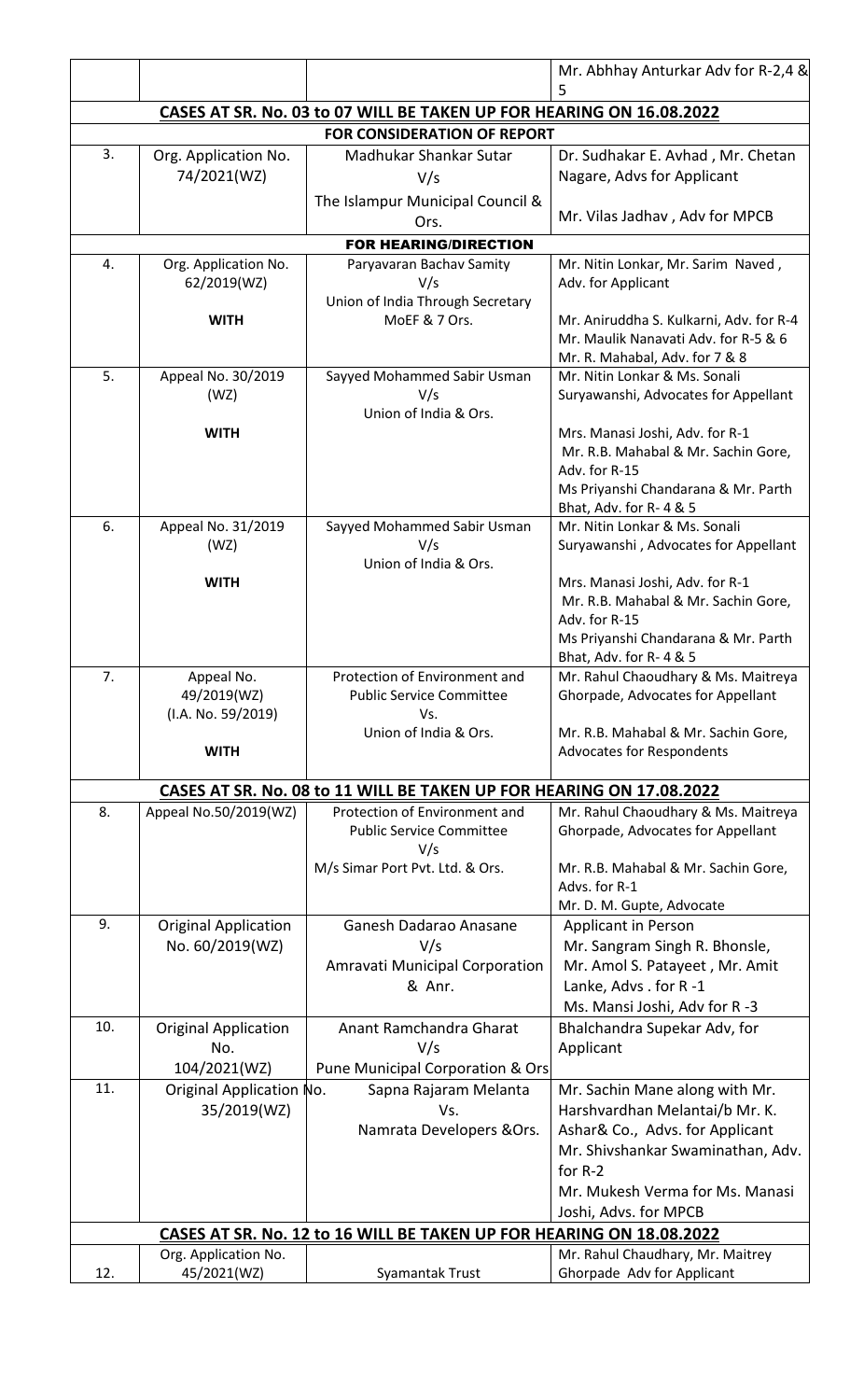|                          |                                                             | V/s<br>State of Maharashtra & Ors.                                                       | Mr. Mukesh Verma , Adv for<br>Committee<br>R.3- Dist. Collector, Sindhudurg<br>R.4-MSWA<br>R.6- Minor Irrigation Dept.<br>Ms. Bhavna Punaletkar, Adv for R-5                                                                                                                                      |
|--------------------------|-------------------------------------------------------------|------------------------------------------------------------------------------------------|---------------------------------------------------------------------------------------------------------------------------------------------------------------------------------------------------------------------------------------------------------------------------------------------------|
| 13.                      | Appeal No.<br>09/2020(WZ)                                   | Mr. Sayyed Mohammed Sabir<br>Usman<br>V/s<br>The Principal Secretary- DoE, GoM &<br>Ors. | Mr. Nitin Lonkar, Ms. Sonali<br>Suryawanshi, Adv. for Appellant<br>R.2- SEIAA<br>Ms. Mansi Joshi, Adv for R-3<br>Mr. Sameer Khale, Adv for R-4<br>R.5-MHADA<br>R.6-Collector, Mumbai<br>Mr. Rohan Mahadik for R-7                                                                                 |
| 14.                      | Org. Application No.<br>57/2020(WZ)<br>I.A. No. 04/2021(WZ) | Roshni B. Patel<br>V/s<br>Union of India & Ors.                                          | Ms. Shilpa Chohan & Mr. Saurabh<br>Kulkarni Adv. for Applicant/Intervener.<br>Ms. Mansi Joshi, Ms. Pooja Natu, Advs<br>for R-1<br>Mr. Maulik Nanavati, Ms. Manvi<br>Damle Advs. for R-2,3,5,6,8 &10<br>Mr. Rahul Garg, Adv for R-4<br>R.7- Costal Aquaculture Authority<br>R.9- Commissioner, SMC |
| 15.                      | Org. Application No.<br>17/2021(WZ)                         | Tanaji Balasaheb Gambhire<br>V/s<br>Union of India & Ors.                                | Mr. Nitin Lonkar, Adv. for Applicant<br>Mr. Vilas A Jadhav Adv for R-6 & 7<br>(MPCB)                                                                                                                                                                                                              |
| 16.                      | Appeal No.                                                  | M/s. Elite Builders                                                                      | Pankaj P. Pai Vernekar. Adv. for the                                                                                                                                                                                                                                                              |
|                          | 59/2018(WZ)                                                 | V/s                                                                                      | Appellant.                                                                                                                                                                                                                                                                                        |
|                          | M.A. No.                                                    | GCZMA & Ors.                                                                             |                                                                                                                                                                                                                                                                                                   |
|                          | 105/2018(WZ)                                                |                                                                                          |                                                                                                                                                                                                                                                                                                   |
| For                      | list<br>orders,<br>cause                                    | information<br>other<br>and                                                              | website:<br>please<br>visit<br>our                                                                                                                                                                                                                                                                |
| www.greentribunal.gov.in |                                                             |                                                                                          |                                                                                                                                                                                                                                                                                                   |

*For detailed Standard Operating Protocol for Virtual Video Conferencing in NGT please visit our* 

*link:* [https://greentribunal.gov.in/sites/default/files/all\\_documents/SOPngt.pdf](https://greentribunal.gov.in/sites/default/files/all_documents/SOPngt.pdf)

**The lawyers/litigants desirous of participating personally in VC hearings are required to send request at [ngt-pune@gov.in](mailto:ngt-pune@gov.in) in advance, giving their names, case title, case number, date of hearing, email IDs, mobile numbers, etc.**

### **INSTRUCTIONS FOR SMOOTH VC HEARINGS**

**While joining,** the VC room, enter details only in the following format :

## **Item No. (XX) – (NAME) – (PARTY)**

| e.g.                       |                                   |
|----------------------------|-----------------------------------|
| Item 2 – Name – Petitioner | Item 4-Name-Adv. for Resp. 2 & 4  |
| Item 7-Name-Adv for SPCB   | Item 1-Name - DM for State of xyz |

**After joining**, ensure that –

## **VIDEO is always on OFF mode AND MIC is always on MUTE mode**

Video should be switched ON only by the parties to a case, when the concerned Item No. is called for hearing.

Mic should be UNMUTED only by the party speaking.

Switching On the Video or UNMUTING the Mic otherwise will disturb the hearing of ongoing

matters.

**Note 2**